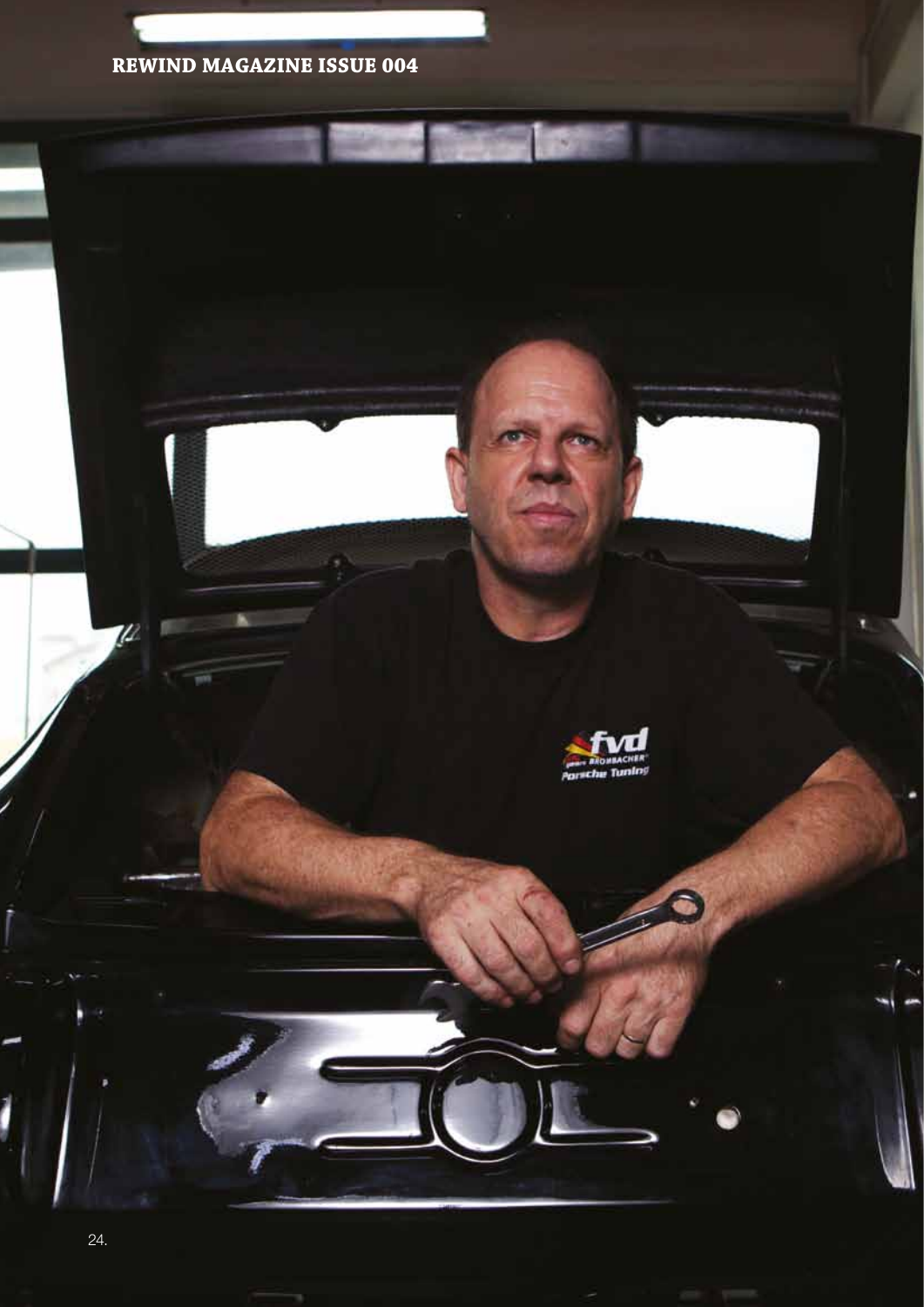### **REWIND MAGAZINE ISSUE 004**



Air-cooled engine in the back of the car, a marque that developed a concept against all the odds, and a mechanic with the wrong skin colour in Singapore…We speak with Porsche specialist Andy Tatlow about his hobby turned business.

Fe has been here for sixteen years. If you have<br>
owned an air-cooled Porsche, chances are tha<br>
you will know of him. But it has taken him a<br>
long time to get here because, as a foreigner if<br>
foreign land, penetrating a mar owned an air-cooled Porsche, chances are that you will know of him. But it has taken him a long time to get here because, as a foreigner in a foreign land, penetrating a market dominated by locals was never going to be easy regardless of how much experience one brings. Until recently, the workshop scene, outside of distributor support, consisted mainly of those schooled in the usage of the hammer and the crowbar. There were just a handful that could do a proper job on a performance car without maiming it.

a han<br>With the with the state of the state of the state of the state of the state of the state of the state of the state of the state of the state of the state of the state of the state of the state of the state of the sta **From All Service** Service Service Service Service Service Service Service Service Service Service Service Service Service Service Service Service Service Service Service Service Service Service Service Service Service Ser **the column of the column of the column of the column of the column of the column of the column of the column of the column of the column of the column of the column of the column of the column of the column of the column** How does a non-Asian end up in our neck of the woods doing what we customarily associate with blue-collar work? For this we need to address the fallacy here that the workshop mechanic is nothing but a fitter. This may ring true when it comes to the routine requirements of servicing a car, but certainly not when it comes to au fait work requiring first principles where the prerequisites are totally different, and entirely alien to workshops where the tool-chest is the floor.

Andy Tatlow is what we now call foreign talent.

#### **In a 12-foot workshop**

Tatlow has worked around the world. His introduction to the car industry came after he left school. "I was forced to get a job because I was asked to leave school before I completed my A-Levels. I took a job with an engineering

Tatlobus<br>
Words by **Eli Solomon** Photos by **Albert Tan** Words by **Eli Solomon** Photos by **Albert Tan** .25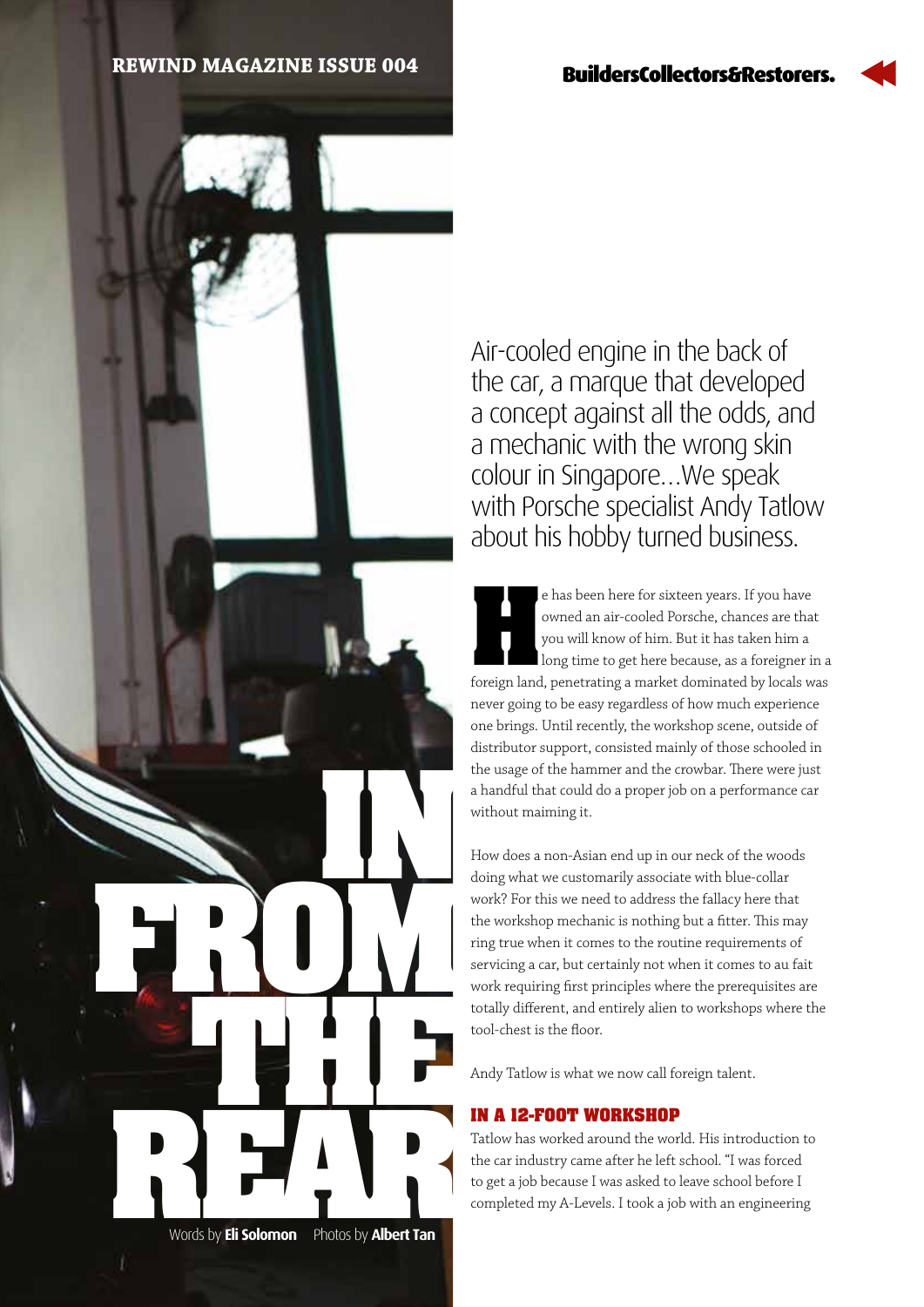

# Until recently, the workshop scene, outside of distributor support, consisted mainly of those schooled in the usage of the hammer and the crowbar.

firm learning how to use lathes and milling machines… tedious and boring." He subsequently joined Barrie Price, owner of Lea Francis Cars and President of the Bugatti Owner's Club, for eight years.

Realising he was not getting very far and bitten by the travel bug, he joined a Rolls Royce importer in Saudi Arabia. Tatlow was back in UK after three months where he joined Autofarm, one of Britain's top Porsche specialists. "I had no interest in Porsches then but was interested in any form of racing. I must have been 28 or 29. I got the job and stayed there for over three years." Between stints as engineering support crew for the 1990 London to Peking Rally and a London to Saigon drive, and with a Swiss collector in Switzerland, he returned to Autofarm "because they were still keen to have me." By this time he had gained a name and a following among Porsche owners.

#### **Chance meetings**

 A chance meeting at Autofarm brought him out in 1994. "I was working on an early 911 with an engine upgrade and Porsche World wanted to do an article on it. Dr Ian Kuah

came over to do the story. We got to talking and Ian set me up with Dr. S.K. Djeng and Derek McCully in Singapore. Within two weeks I had been offered a job here." RUF's brand new workshop at Tuas was still bare but not for long. In a proper workshop environment complete with clean room for engine work and space for a rolling-road dyno, Tatlow and the small team of workers were soon working on performance cars from straight-six Astons to full rebuilds of V8 Lamborghinis, and of course RUF conversions for Porsches. At that time, it may have been unusual for an "Ang Moh" to show up as a "motor mechanic", even so, there was already evidence that the industry was being pried open and specialists from afar sought for their ability to sort out difficult engineering problems.

Tatlow moved when he was approached by Stuttgart Auto in mid-1997. "Given the pay rise, why the heck not? Instead of Singapore, I ended up working for them in Brunei…until it all went pear-shaped." He returned to Singapore to start Flat Six in mid-2000 and shared a workshop in Pandan Loop, then moved to Lower Pierce Reservoir. "Just 1,000 sq. ft. but with great atmosphere.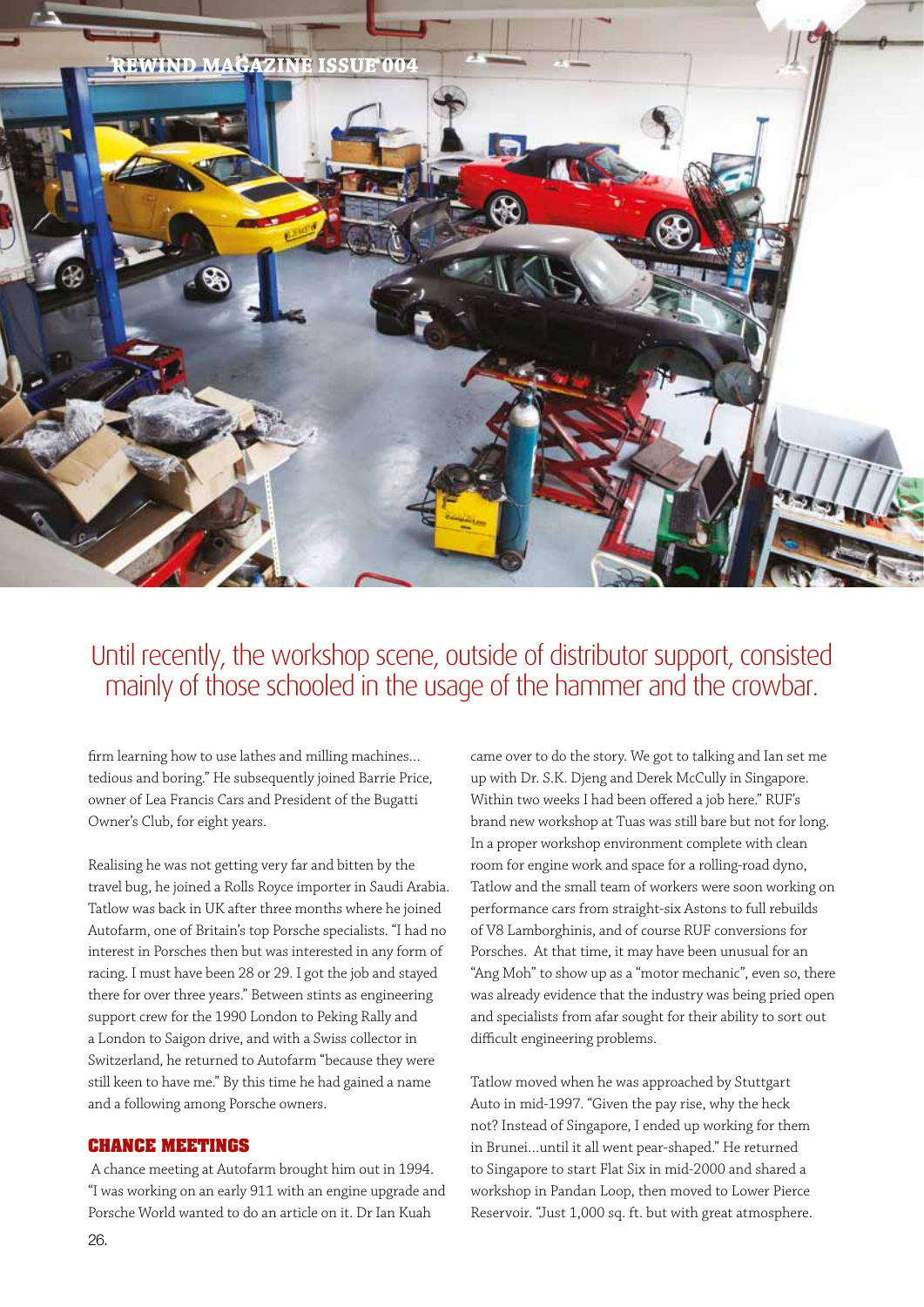**REWIND** 

BuildersCollectors&Restorers.

 $\overline{L}$ 

.27

WWWWWWW

They don't come looking for me but if they think I'm in their way…I know a few Hokkien words, not just 'Go Back Home'…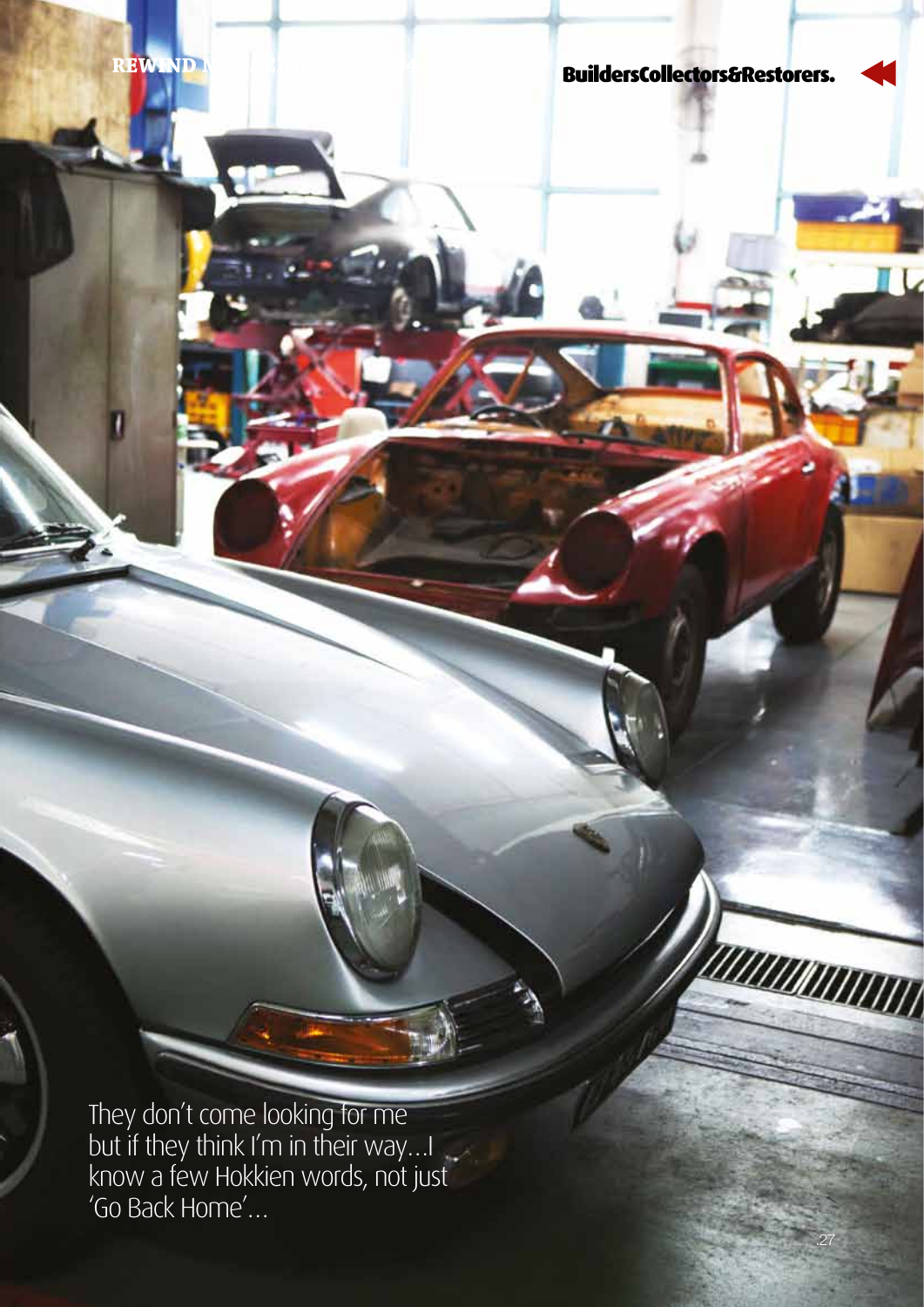

You could breathe clean air and the customers loved the extensive parking." They were there for three years before the owners leased it out to a furniture shop. "Then we moved to our present location in Sin Ming. We are still looking for a more suitable place for what we do."

#### **Breaking free**

Being a non-Asian breaking into the local market has been a challenge. "It was something I didn't think through very thoroughly. I wanted to stay in Singapore. I had enough interest from people who thought I could do it on my own. Sell the sailing boats, borrow some money from a mate of mine and start a shop."

"Quite a few people probably hate me but that's because I'm probably an English boy with an English sense of humour…They [fellow workshop operators] just shout at me face to face. They don't come looking for me but if they think I'm in their way…I know a few Hokkien words, not just 'Go Back Home'…I don't understand what I did to upset one of the workshops nearby. This workshop environment [within Sin Ming Autocare] creates a lot of stress and tension. What are the red lines outside my shop for? It's to say 'Don't Park Here'. It's for my customers. You remember the old workshop? That was wonderful. When you look around rent-wise nowadays, Sin Ming is still cheap so I bite my lip and look around for something with more space."

Most customers appreciate the expertise Tatlow brings to the job, but a select few do not. "This particular type would be internet shoppers. They like to find out the cost of parts and bring them in themselves, always complaining that

everything's too expensive, forgetting what they actually asked you to do and they don't want to pay."

# **Cultural change**

"There's a big resistance from customers not used to spending the kind of money on cars. I still find that the cars go into another workshop, it'll be a case of...'Oh my brakes feel funny'. They'll look at the pads and discs, do the job, whatever it is, car goes out. If it's got water leaks, if it's got oil leaks, if it's got wheel bearings falling off, if there's no rubber on the tyres, they don't even see it. They're looking for one particular thing. So I thought… let's start to try to maintain the cars properly so that in-between servicing, they'll be more reliable. Ok, the servicing itself will cost more because we're looking for areas that may need attention. That's what my core base of customers appreciate. That's what was expected of me wherever I worked."

Tatlow has put his feet down in Singapore. "The weather, the girls, the food…safety in Singapore, I don't see myself going back to England. The Singapore government makes it easy and painless to set up a business. They seem to make it very easy to get to a certain level to live relatively comfortably but getting to the next step…which is making substantial money…it's not easy at all… What I was doing for the first 6-7 years was carrying out my hobby, I never looked at this as a business. Time to change."

With a wry laugh, he recalls, "My intention was to work for two years in Singapore, buy myself a motorbike and eventually ride back home to England. I didn't get down to buying the bike and I'm still here 16 years later."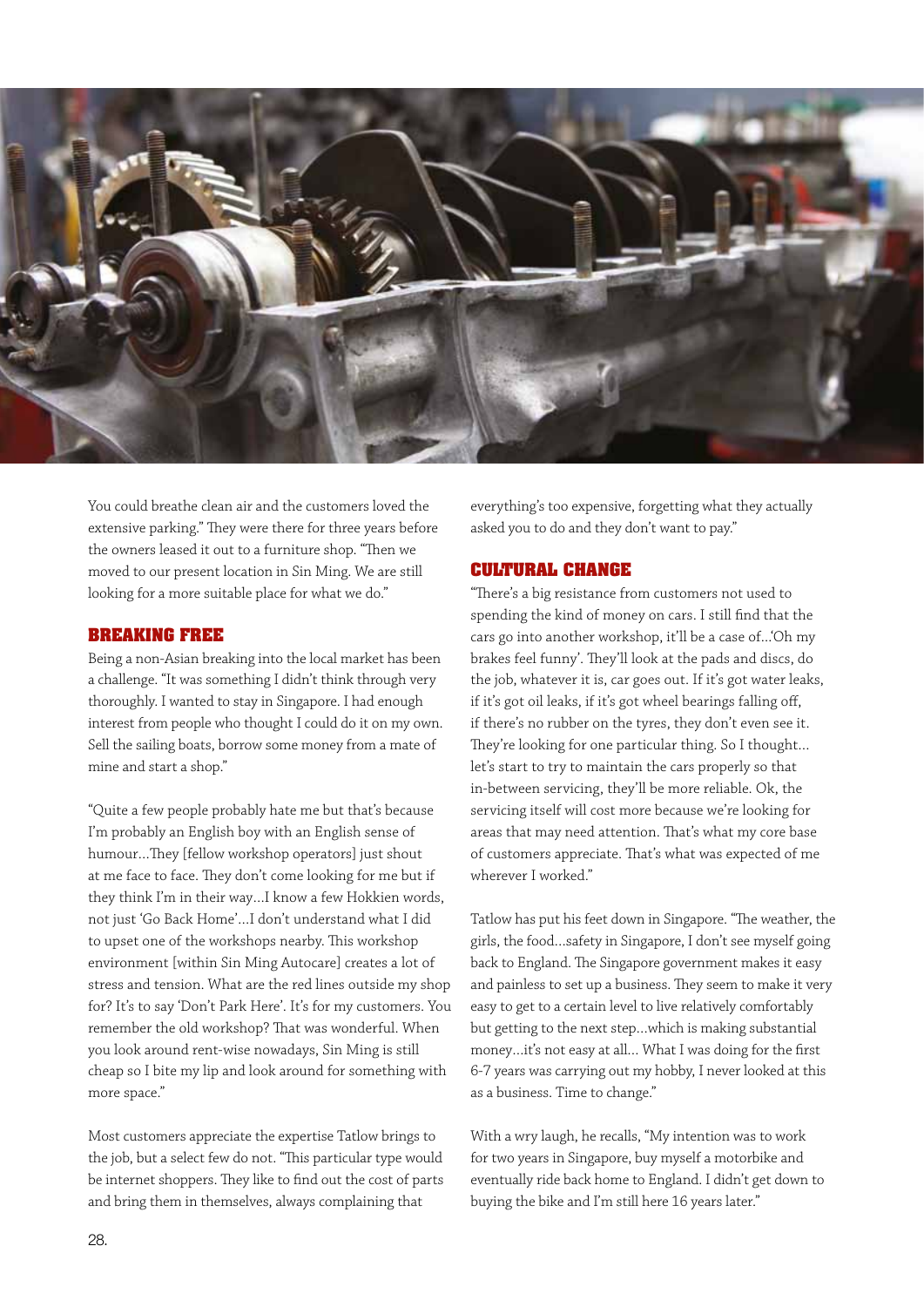





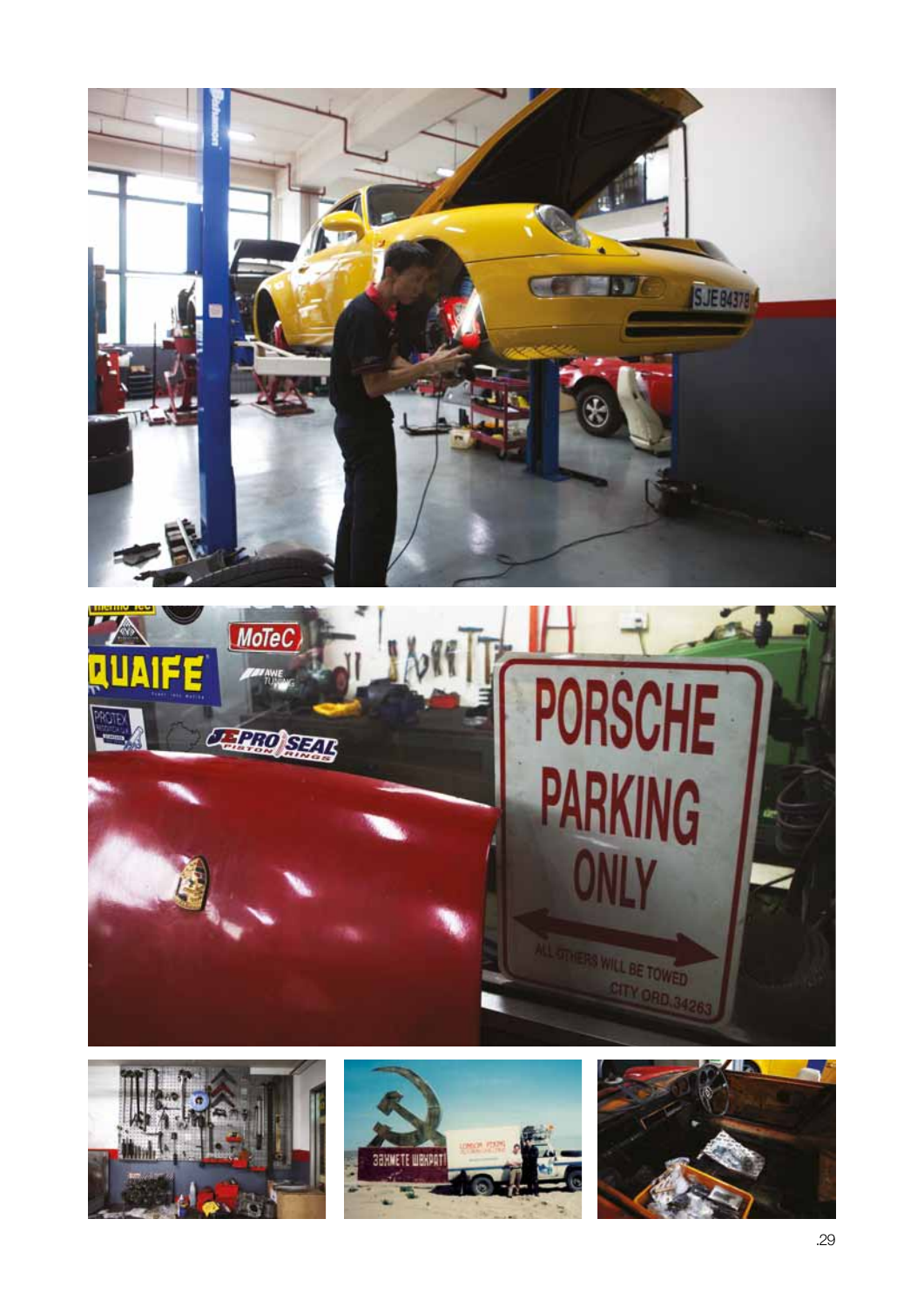